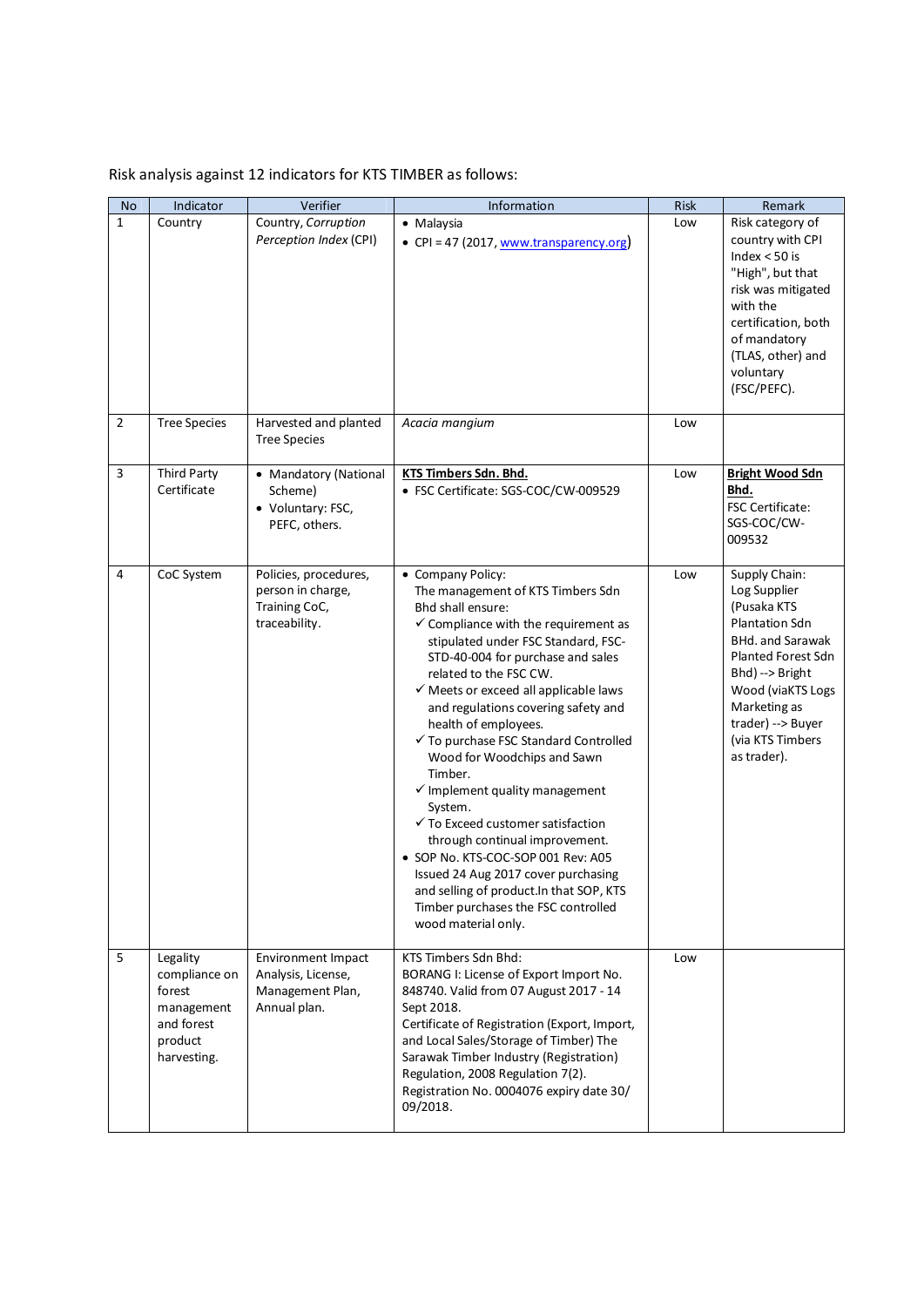| <b>No</b>      | Indicator                           | Verifier                                                                                                                                              | Information                                                                                                                                                                                                                                                                                                                                                                                                                                                                                                                                                                                                                                                                                                                                                                                                                                                                                                                                | <b>Risk</b> | Remark                                                                                                                                                      |
|----------------|-------------------------------------|-------------------------------------------------------------------------------------------------------------------------------------------------------|--------------------------------------------------------------------------------------------------------------------------------------------------------------------------------------------------------------------------------------------------------------------------------------------------------------------------------------------------------------------------------------------------------------------------------------------------------------------------------------------------------------------------------------------------------------------------------------------------------------------------------------------------------------------------------------------------------------------------------------------------------------------------------------------------------------------------------------------------------------------------------------------------------------------------------------------|-------------|-------------------------------------------------------------------------------------------------------------------------------------------------------------|
| 6              | HCV/HCS<br>Protection               | Forest Function, land<br>cover, soil type, peat<br>appearance, hidrology,<br>HCV/HCS<br>identification,<br>HCV/HCS socialization.                     | Based on KTS Timbers procedure, they will<br>purchase FSC controlled material only.                                                                                                                                                                                                                                                                                                                                                                                                                                                                                                                                                                                                                                                                                                                                                                                                                                                        | Low         | Pulpwood supplier:<br>(1) Pusaka KTS<br>Plantation Sdn.<br>Bhd. (2) Sarawak<br>Planted Forest.<br>Covered in the FSC<br>DDS report of KTS<br>Log Marketing. |
| $\overline{7}$ | Protected<br>specieses              | Protected specieses<br>based on CITES/IUCN,<br>govt. regulation, and<br>local communal.                                                               | The log supplier of the chip that sold by<br>KTS Timber Sdn Bhd are:<br><b>Pusaka KTS Plantation Sdn Bhd:</b><br>• All buffer zones, riparian zones, HCVF<br>and wild life corridors are protected and<br>not cencroached or damaged by<br>harvesting proceses.<br>• Covered in document of "The Proposed<br>Kakus Tree Plantation Project in Bintulu<br>Division, Sarawak. Environmental Impact<br>Assessment Report - Final Report<br>September 1999 Submited by EPR<br>(Kuching) Sdn Bhd.<br><b>Sarawak Planted Forest Sdn Bhd:</b><br>• Covered in document EIA for Planted<br>Forest (Pulp & Paper) Project in Bintulu,<br>Sarawak - Final Report, Approved 13<br>July 2006.                                                                                                                                                                                                                                                          | Low         | Covered in the FSC<br>DDS report of KTS<br>Log Marketing.                                                                                                   |
| 8              | Traditional<br>and Civil<br>Rights. | Adjacent villages,<br>livelihood, land<br>ownership and using,<br>tenurial conflict,<br>community forest,<br>community leader,<br>FPIC socialization. | The log supplier of the chip that sold by<br>KTS Timber Sdn Bhd are:<br>Pusaka KTS Plantation Sdn Bhd:<br>• State land owned by FDS, planted from<br>1997 to present. NoNative Customary<br>Rights (NCR) land was encroached,<br>planted, or harvested.<br>• Community Development Program<br>Department has develop ed toresolve<br>anny issues related to local,<br>indegeneous and tribal people's<br>traditional rights and cultural interests.<br>Sarawak Planted Forest Sdn Bhd:<br>• The communities in Sarawak Project<br>(EIA) is Iban, Tatau - Batang Tatau,<br>Punan - Sungai Kakus, Beketan - Upper<br>Sungai Anap and Sungai Kakus, and<br>Lugat - Upper Sungai Anap.<br>• The plantation zone covers two main<br>land classification: State land (own by<br>govt) and NCR land (all user rights<br>belong to trbal communities). Sarawak<br>Planted Forest Sdn Bhd use contractor<br>to manage the managed area, if there is | Low         | Covered in the FSC<br>DDS report of KTS<br>Log Marketing.                                                                                                   |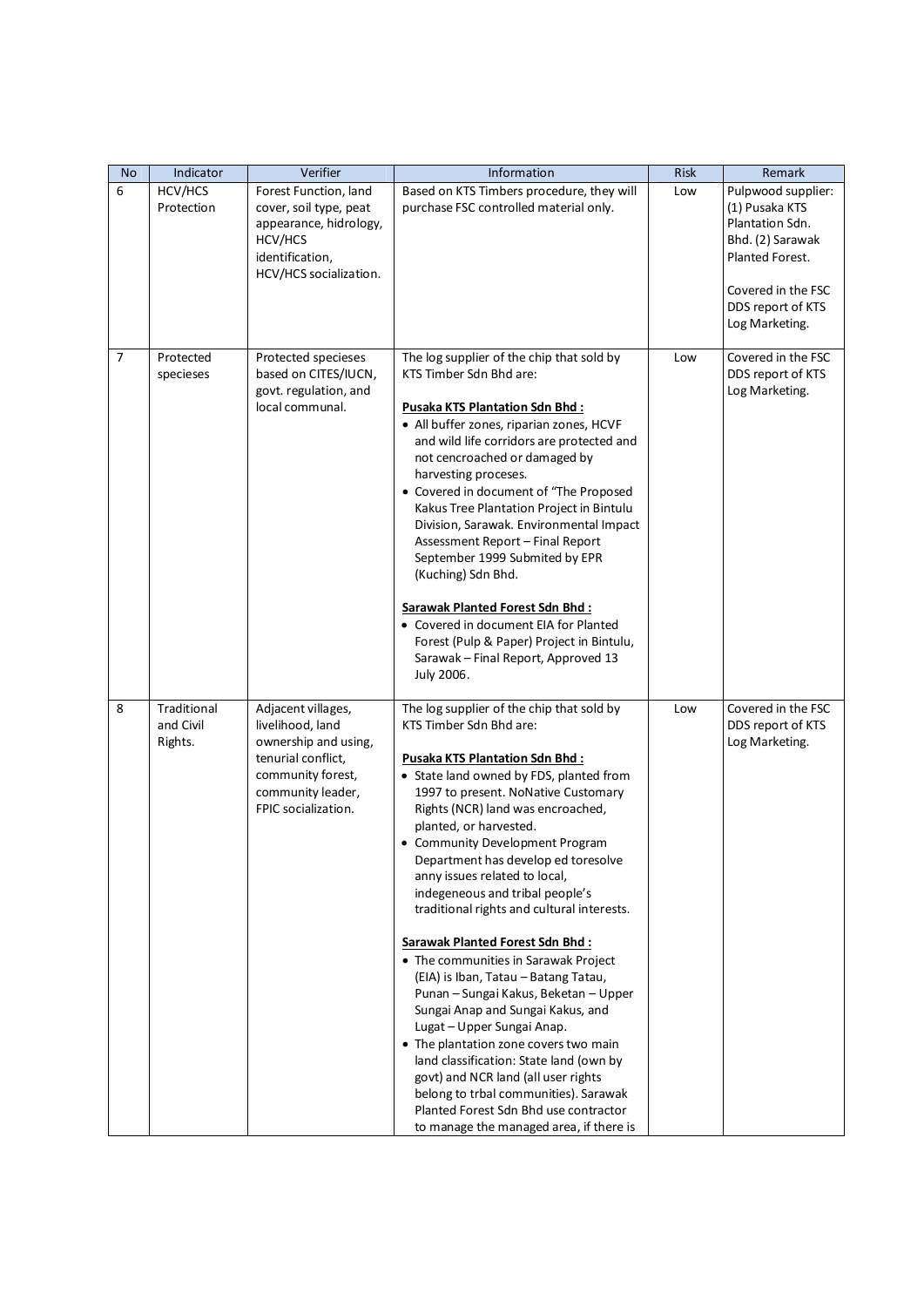| No. | Indicator                          | Verifier                                                                                                                                                 | Information                                                                                                                                                                                                                                                                                                                                                                                                                                                                                                                                                                                                                                                                                                                                    | <b>Risk</b> | Remark |
|-----|------------------------------------|----------------------------------------------------------------------------------------------------------------------------------------------------------|------------------------------------------------------------------------------------------------------------------------------------------------------------------------------------------------------------------------------------------------------------------------------------------------------------------------------------------------------------------------------------------------------------------------------------------------------------------------------------------------------------------------------------------------------------------------------------------------------------------------------------------------------------------------------------------------------------------------------------------------|-------------|--------|
|     |                                    |                                                                                                                                                          | a conflict with the local people, they will<br>leave this to the courts and the police.<br>The company has in some cases been<br>required by the courts to pay<br>compensation for land clearing in areas<br>the company should have cleared using<br>contractors.<br>• The conflict resolution will be done in<br>smooth way (persuative), force will be<br>requested if company properly when<br>the member of company threatened or<br>if the company activities areinterupted.                                                                                                                                                                                                                                                             |             |        |
| 9   | <b>ILO</b><br>Convention           | Company regulation,<br>contract/agreement<br>with worker, free to<br>associated, free from<br>child labor, labor<br>exploitation, and<br>discrimination. | KTS Timbers Sdn Bhd:<br>• Workers at KTS Timber are 3 Person.<br>And there is no child labour (Covered by<br>FSC Certificate: SGS-COC/CW-009529)<br><b>Brightwood Sdn Bhd:</b><br>• Covered by FSC Certificate (SGS-<br>COC/CW-009532.<br><b>KTS Log Marketing Sdn Bhd:</b><br>• Workers at KTS LM are 11 persons. And<br>there is no child labour.<br><b>Pusaka KTS Plantation Sdn Bhd:</b><br>• There is no child labour. All labourers<br>are registered with Government<br>Department and employed under the<br>laws, regulation of Malaysia.<br><b>Sarawak Planted Forest Sdn Bhd:</b><br>There is no child labour. All labourers<br>are registered with Government<br>Department and employed under the<br>laws, regulation of Malaysia. | Low         |        |
| 10  | Work Health<br>and Safety<br>(OHS) | OHS policies, worker<br>number, PPE                                                                                                                      | <b>KTS Timbers Sdn Bhd:</b><br>• KTS Timbers is trading company without<br>physical activities/separation (Covered<br>by FSC Certificate: SGS-COC/CW-<br>009529)<br><b>KTS Log Marketing Sdn Bhd:</b><br>• All field personnel including supervision<br>must wear PPE at all the time (at<br>minimum: safety shoes, reflector vest,<br>and safety helmet) (SGS-COC/CW-<br>009532).<br><b>Pusaka KTS Plantation Sdn Bhd:</b><br>• Covered by The Proposed Kakus Tree<br>Plantation Project in Bintulu Division,<br>Sarawak EIA-Final Report September<br>1999.<br>Sarawak Planted Forest Sdn Bhd:<br>In the document of EIA there are rules<br>of PPE usage.                                                                                    | Low         |        |
| 11  | <b>GMO</b>                         | Policy not to use GMO,<br>seed origin, seed<br>certificate.                                                                                              | The log supplier of the chip that sold by<br>KTS Timber Sdn Bhd are:<br>Pusaka KTS Plantation Sdn Bhd and                                                                                                                                                                                                                                                                                                                                                                                                                                                                                                                                                                                                                                      | Low         |        |